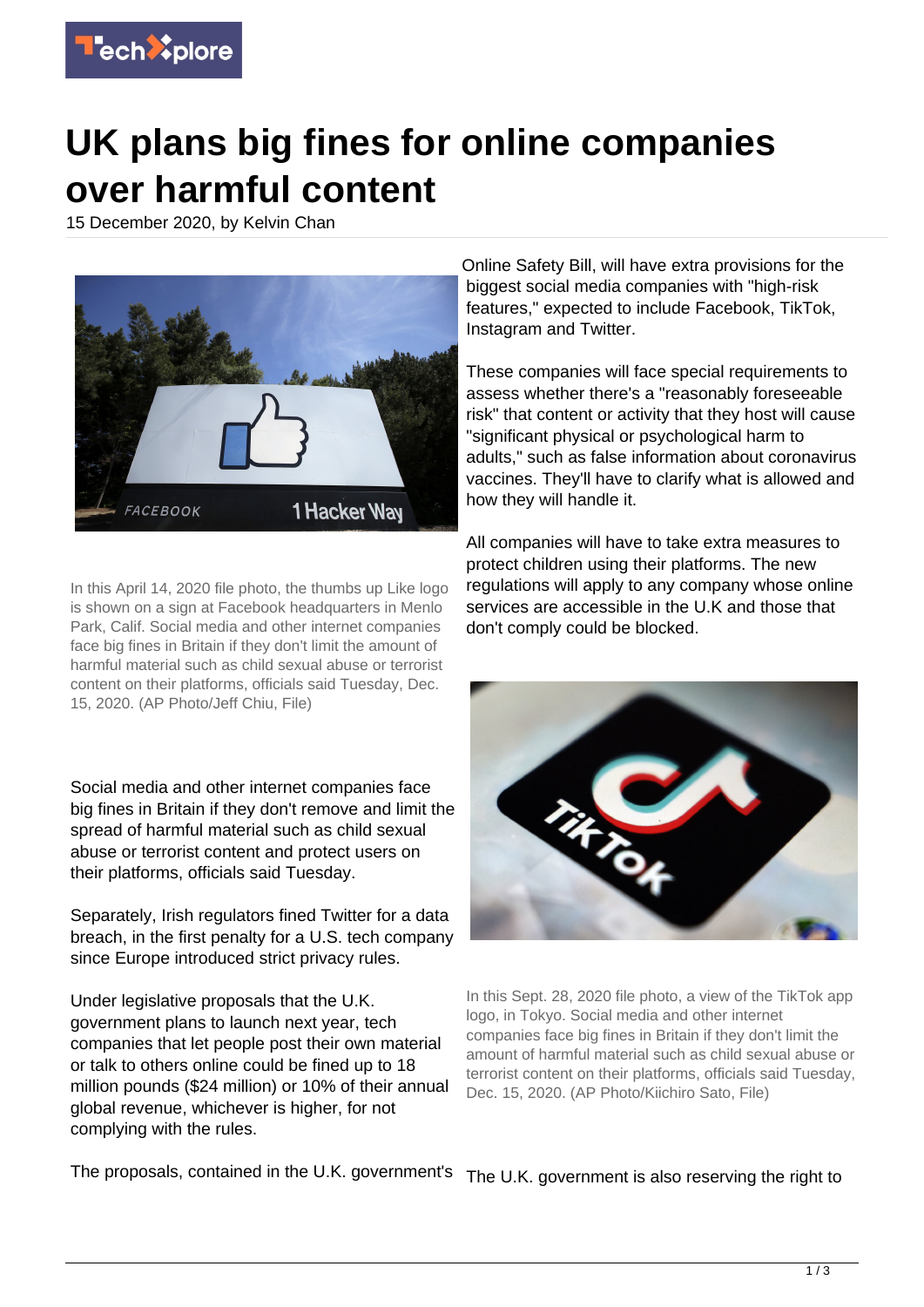

impose criminal sanctions on senior executives, with powers it could bring into force through additional legislation if companies don't take the new rules seriously—for example by not responding swiftly to information requests from regulators.

The European Union is also expected later Tuesday to unveil its own long-awaited sweeping overhaul of digital regulations. The EU proposals will include measures aimed at reining in the tech giants. They will also update the bloc's 20-year-old rules on e-commerce by making online platforms take more responsibility for their goods and services, such as weeding out shady traders and taking down illegal content such as hate speech.

Meanwhile, the Irish Data Privacy Commission [issued](https://www.dataprotection.ie/en/news-media/press-releases/data-protection-commission-announces-decision-twitter-inquiry) Twitter with a 450,000-euro (\$540,000) fine for a security breach. The company triggered an investigation after reporting the breach in January 2019, which affected users of the social media company's Android app.

But it didn't report it quickly enough, because of "an unanticipated consequence of staffing between Christmas Day 2018 and New Years' Day," the company said.

"We take responsibility for this mistake and remain fully committed to protecting the privacy and data of our customers," [Twitter said](https://twitter.com/TwitterComms/status/1338790341550419969?s=20).

It's the first punishment for a big U.S. tech company since the EU's strict privacy rules, known as General Data Protection Regulation, took effect in 2018.

Under GDPR, a single regulator takes the lead role in cross-border data privacy cases as part of a "onestop shop" system. But the system has come under question, with Ireland's watching facing criticism for taking too long to decide on cases. The Twitter decision was also delayed after regulators in other EU member states objected to Ireland's draft penalty.

© 2020 The Associated Press. All rights reserved. This material may not be published, broadcast, rewritten or redistributed without permission. APA citation: UK plans big fines for online companies over harmful content (2020, December 15)